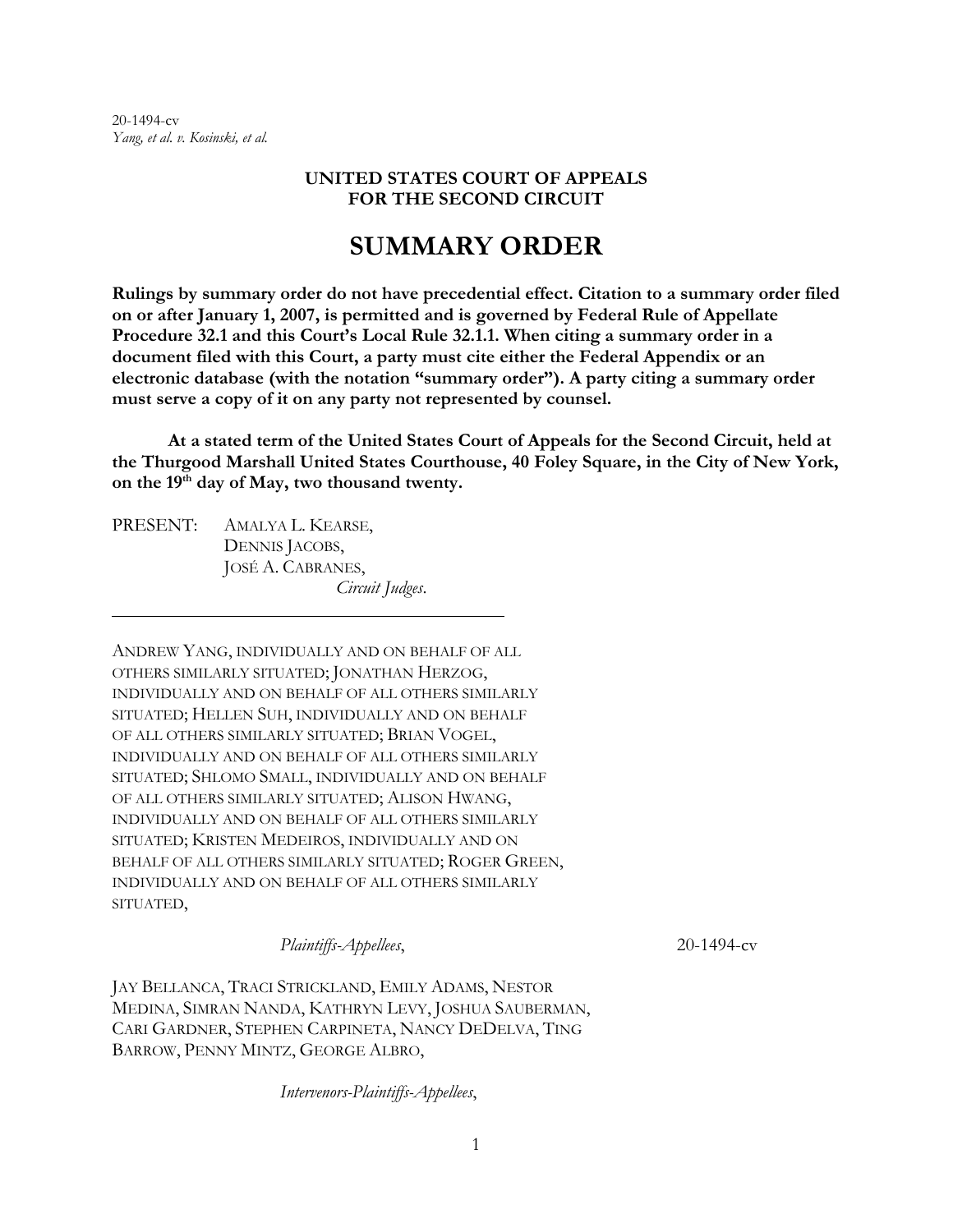PETER S. KOSINSKI, CO-CHAIR AND COMMISSIONER, INDIVIDUALLY AND IN HIS OFFICIAL CAPACITIES AT THE NYS BOE; TODD D. VALENTINE, CO-EXECUTIVE DIRECTOR, INDIVIDUALLY AND IN HIS OFFICIAL CAPACITIES AT THE NYS BOE; ROBERT A. BREHM, CO-EXECUTIVE DIRECTOR, INDIVIDUALLY AND IN HIS OFFICIAL CAPACITIES AT THE NYS BOE,

*Defendants-Appellants*,

ANDREW SPANO, COMMISSIONER, INDIVIDUALLY AND IN HIS OFFICIAL CAPACITIES AT THE NYS BOE,

*Intervenor-Defendant-Appellant*,

NEW YORK STATE BOARD OF ELECTIONS; DOUGLAS A. KELLNER, CO-CHAIR AND COMMISSIONER, INDIVIDUALLY AND IN HIS OFFICIAL CAPACITIES AT THE NYS BOE,

*ADR Providers-Intervenors-Defendants-Appellants*,

ANDREW CUOMO, AS GOVERNOR OF THE STATE OF NEW YORK,

*Defendant*.

FOR PLAINTIFFS-APPELLEES: JEFFREY M. KURZON, Kurzon Kohen LLP, New York, NY.

#### **FOR INTERVENORS-PLAINTIFFS-APPELLEES:**

J. REMY GREEN (Elena L. Cohen, Jonathan Wallace, *on the brief*) Cohen & Green P.L.L.C., Ridgewood, NY; ARTHUR Z. SCHWARTZ, Advocates for Justice, New York, NY.

#### FOR DEFENDANTS-APPELLANTS: JUDITH N. VALE, Senior Assistant

Solicitor General (Barbara D. Underwood, Solicitor General, Steven C. Wu, Deputy Solicitor General, Jennifer L. Clark, Assistant Solicitor General, *on the brief*), *for*  Letitia James, Attorney General, State of New York, New York, NY.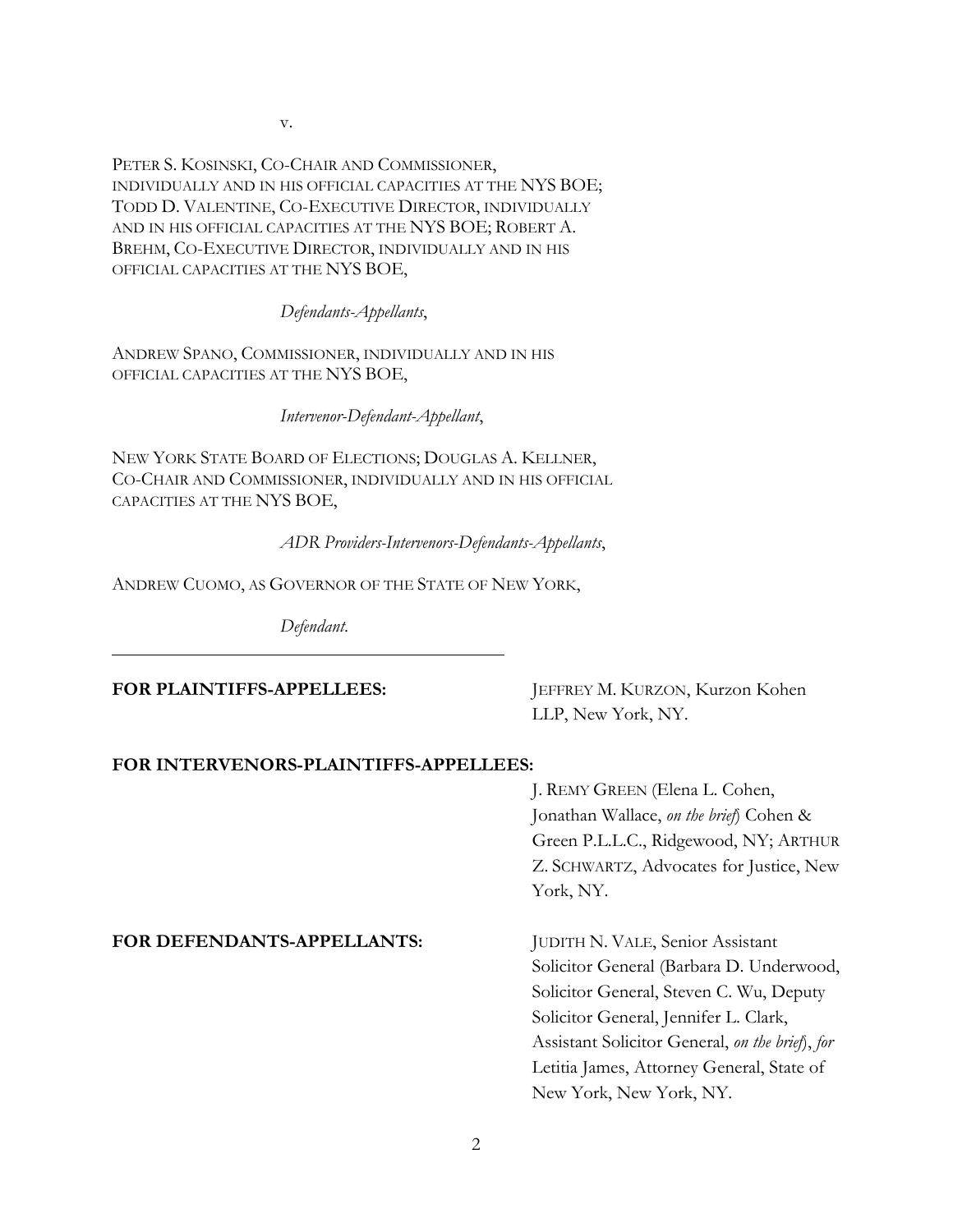#### **FOR AMICI CURIAE BERNIE SANDERS AND BERNIE 2020 INC.:**

Malcolm Seymour, David R. West, Foster Garvey, P.C., New York, NY.

#### **FOR AMICI CURIAE NEW YORK STATE VOTERS:**

Ezra Ishmael Young, Law Office of Ezra Young, Brooklyn, NY.

## **FOR AMICI CURIAE MEDICAL PROFESSIONALS:**

Robert Rickner, Rickner PLLC, New York, NY.

# **FOR AMICI CURIAE HEATHER KEY, ET AL.:** Walter H. Hackett, III, Law Office of

Walter Hackett, Walnut, CA.

Appeal from a May 5, 2020 order of the United States District Court for the Southern District of New York (Analisa Torres, *Judge*).

**UPON DUE CONSIDERATION, IT IS HEREBY ORDERED, ADJUDGED, AND DECREED** that the May 5, 2020 order of the District Court granting the application for preliminary injunction be and hereby is **AFFIRMED.** An opinion of the Court explaining its reasoning in further detail will follow.

Defendants-Appellants ("Defendants") appeal from a May 5, 2020 order of the District Court granting an application of preliminary injunction to require them to reinstate to the Democratic primary ballot those presidential and delegate candidates who were duly qualified as of April 26, 2020, and to hold the primary election on June 23, 2020. Defendants argue that the decision of the New York State Board of Elections ("Board") to remove from the ballot the candidates who had suspended their campaigns (along with their pledged delegates) is supported by reasonable concerns about harms to the public health and election administration workers in light of the current COVID-19 pandemic. Accordingly, Defendants argue, the Board's decision did not violate the First Amendment rights of Plaintiffs and Intervenors-Plaintiffs. We assume the parties' familiarity with the underlying facts, the procedural history of the case, and the issues on appeal.

We review *de novo* the District Court's legal conclusions in connection with its decision to grant the application for preliminary injunction, *see Am. Express Fin. Advisors Inc. v. Thorley*, 147 F.3d 229, 231 (2d Cir. 1998), but review its ultimate decision to issue the injunction for abuse of discretion, *see Goldman, Sachs & Co. v. Golden Empire Schs. Fin. Auth.,* 764 F.3d 210, 214 (2d Cir. 2014).